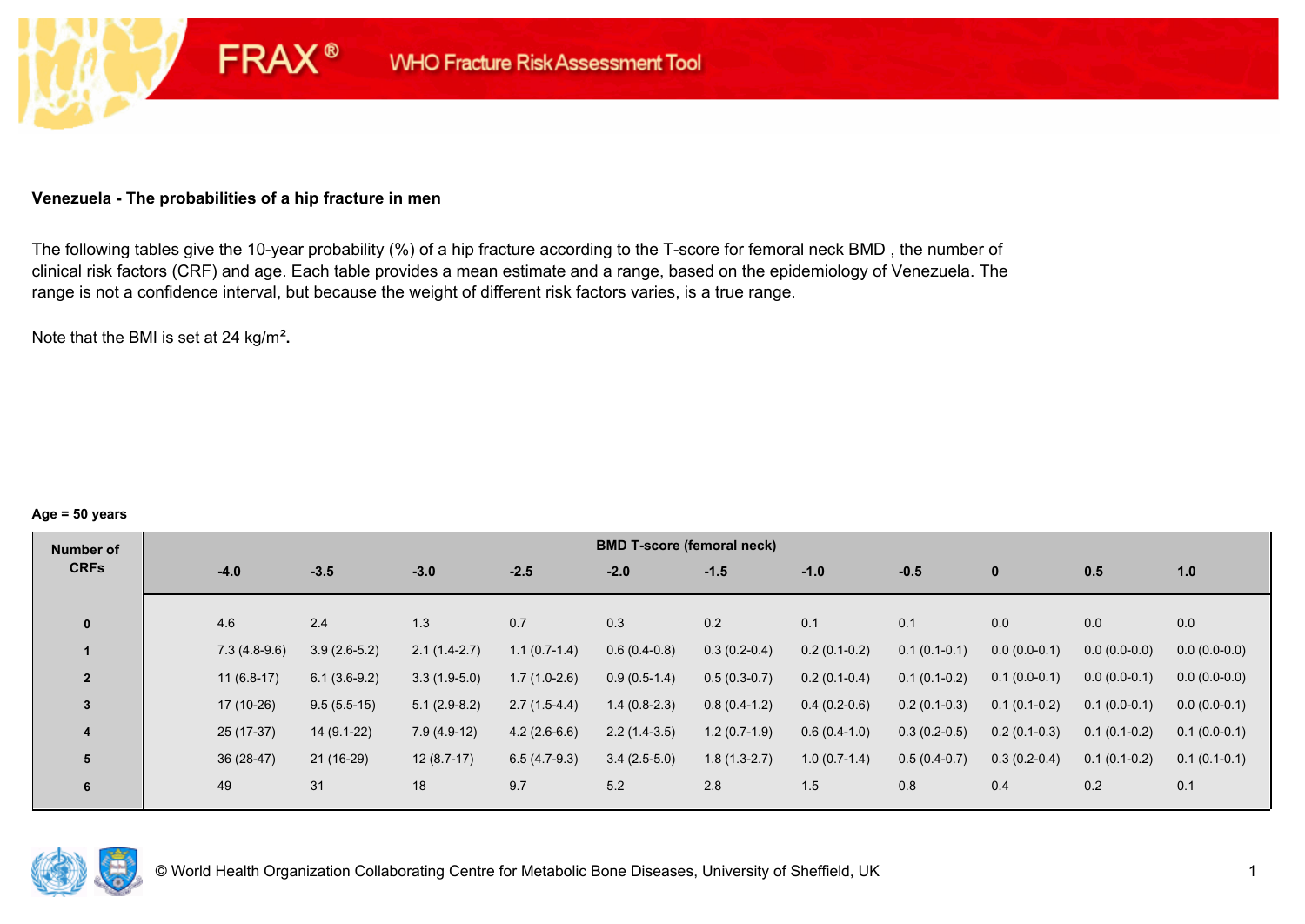**FRAX®** 

## **Age = 55 years**

| Number of               |               |                |                |                |                | <b>BMD T-score (femoral neck)</b> |                |                |                |                |                |
|-------------------------|---------------|----------------|----------------|----------------|----------------|-----------------------------------|----------------|----------------|----------------|----------------|----------------|
| <b>CRFs</b>             | $-4.0$        | $-3.5$         | $-3.0$         | $-2.5$         | $-2.0$         | $-1.5$                            | $-1.0$         | $-0.5$         | $\mathbf{0}$   | 0.5            | 1.0            |
| $\mathbf 0$             | 5.3           | 2.9            | 1.6            | 0.9            | 0.5            | 0.3                               | 0.1            | 0.1            | 0.0            | 0.0            | 0.0            |
| $\mathbf{1}$            | $8.2(5.6-10)$ | $4.6(3.1-5.7)$ | $2.5(1.7-3.1)$ | $1.4(0.9-1.7)$ | $0.8(0.5-0.9)$ | $0.4(0.3-0.5)$                    | $0.2(0.2-0.3)$ | $0.1(0.1-0.2)$ | $0.1(0.1-0.1)$ | $0.0(0.0-0.1)$ | $0.0(0.0-0.0)$ |
| $\overline{2}$          | $12(7.8-18)$  | $7.0(4.3-10)$  | $3.9(2.4-5.6)$ | $2.1(1.3-3.1)$ | $1.2(0.7-1.7)$ | $0.6(0.4-0.9)$                    | $0.4(0.2-0.5)$ | $0.2(0.1-0.3)$ | $0.1(0.1-0.2)$ | $0.1(0.0-0.1)$ | $0.0(0.0-0.1)$ |
| 3                       | 18 (12-27)    | $11(6.5-16)$   | $6.0(3.6-9.1)$ | $3.3(2.0-5.1)$ | $1.8(1.1-2.8)$ | $1.0(0.6-1.5)$                    | $0.5(0.3-0.9)$ | $0.3(0.2-0.5)$ | $0.2(0.1-0.3)$ | $0.1(0.1-0.2)$ | $0.1(0.0-0.1)$ |
| $\overline{\mathbf{4}}$ | 26 (18-37)    | $16(11-23)$    | $9.0(6.0-13)$  | $5.0(3.3-7.7)$ | $2.8(1.8-4.3)$ | $1.5(1.0-2.4)$                    | $0.8(0.5-1.3)$ | $0.5(0.3-0.7)$ | $0.3(0.2-0.4)$ | $0.1(0.1-0.2)$ | $0.1(0.1-0.1)$ |
| 5                       | $37(30-48)$   | $23(18-31)$    | $13(10-19)$    | $7.6(5.9-11)$  | $4.2(3.3-6.0)$ | $2.3(1.8-3.3)$                    | $1.3(1.0-1.8)$ | $0.7(0.5-1.0)$ | $0.4(0.3-0.6)$ | $0.2(0.2-0.3)$ | $0.1(0.1-0.2)$ |
| 6                       | 49            | 32             | 19             | 11             | 6.3            | 3.5                               | 1.9            | 1.1            | 0.6            | 0.3            | 0.2            |

## **Age = 60 years**

| Number of      |                |                |                |                | <b>BMD T-score (femoral neck)</b> |                |                |                |                |                |                |
|----------------|----------------|----------------|----------------|----------------|-----------------------------------|----------------|----------------|----------------|----------------|----------------|----------------|
| <b>CRFs</b>    | $-4.0$         | $-3.5$         | $-3.0$         | $-2.5$         | $-2.0$                            | $-1.5$         | $-1.0$         | $-0.5$         | $\mathbf{0}$   | 0.5            | 1.0            |
| $\mathbf{0}$   | 5.6            | 3.3            | 1.9            | 1.1            | 0.6                               | 0.4            | 0.2            | 0.1            | 0.1            | 0.0            | 0.0            |
|                | $8.4(5.8-9.9)$ | $5.0(3.4-5.9)$ | $2.9(2.0-3.5)$ | $1.7(1.2-2.0)$ | $1.0(0.7-1.2)$                    | $0.6(0.4-0.7)$ | $0.3(0.2-0.4)$ | $0.2(0.1-0.2)$ | $0.1(0.1-0.1)$ | $0.1(0.1-0.1)$ | $0.0(0.0-0.1)$ |
| $\overline{2}$ | $12(8.2-17)$   | $7.5(4.8-10)$  | $4.4(2.8-6.1)$ | $2.6(1.6-3.6)$ | $1.5(1.0-2.1)$                    | $0.9(0.6-1.2)$ | $0.5(0.3-0.7)$ | $0.3(0.2-0.4)$ | $0.2(0.1-0.3)$ | $0.1(0.1-0.2)$ | $0.1(0.0-0.1)$ |
| 3              | 18 (12-25)     | $11(7.3-16)$   | $6.6(4.3-9.5)$ | $3.9(2.5-5.7)$ | $2.3(1.5-3.4)$                    | $1.3(0.9-2.0)$ | $0.8(0.5-1.1)$ | $0.5(0.3-0.7)$ | $0.3(0.2-0.4)$ | $0.2(0.1-0.2)$ | $0.1(0.1-0.2)$ |
| 4              | 26 (19-35)     | $16(12-23)$    | $9.8(6.9-14)$  | $5.8(4.1-8.5)$ | $3.4(2.4-5.1)$                    | $2.0(1.4-3.0)$ | $1.2(0.8-1.8)$ | $0.7(0.5-1.0)$ | $0.4(0.3-0.6)$ | $0.2(0.2-0.4)$ | $0.1(0.1-0.2)$ |
| 5              | $35(30-44)$    | 23 (19-30)     | 14 (12-19)     | $8.6(7.1-12)$  | $5.1(4.2-7.1)$                    | $3.0(2.5-4.2)$ | $1.8(1.4-2.5)$ | $1.0(0.8-1.5)$ | $0.6(0.5-0.9)$ | $0.4(0.3-0.5)$ | $0.2(0.2-0.3)$ |
| 6              | 46             | 31             | 20             | 12             | 7.5                               | 4.4            | 2.6            | 1.5            | 0.9            | 0.6            | 0.3            |

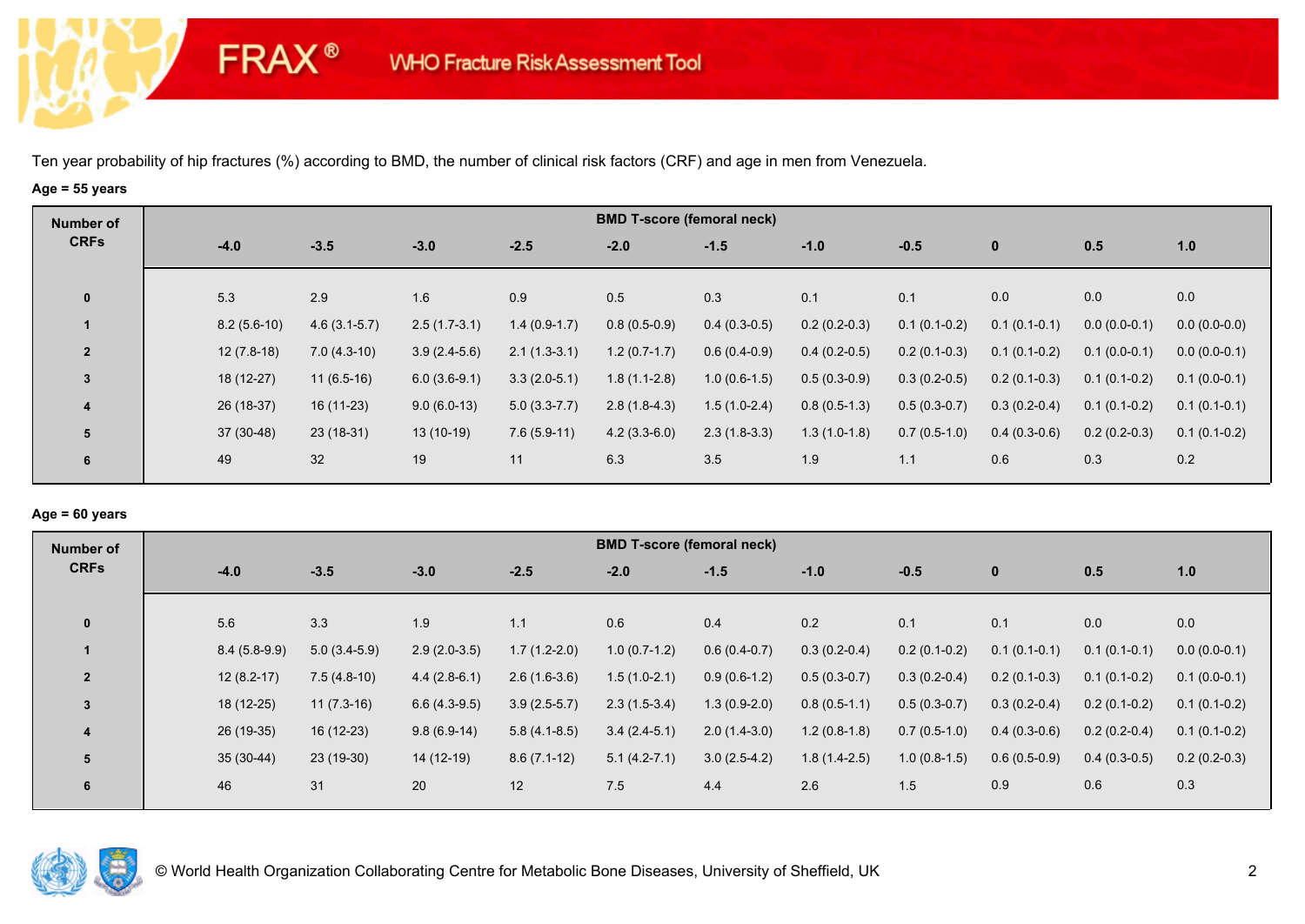**FRAX®** 

## **Age = 65 years**

| Number of      |                |                |                |                | <b>BMD T-score (femoral neck)</b> |                |                |                |                |                |                |
|----------------|----------------|----------------|----------------|----------------|-----------------------------------|----------------|----------------|----------------|----------------|----------------|----------------|
| <b>CRFs</b>    | $-4.0$         | $-3.5$         | $-3.0$         | $-2.5$         | $-2.0$                            | $-1.5$         | $-1.0$         | $-0.5$         | $\bf{0}$       | 0.5            | 1.0            |
| $\mathbf 0$    | 5.7            | 3.6            | 2.2            | 1.4            | 0.8                               | 0.5            | 0.3            | 0.2            | 0.1            | 0.1            | 0.1            |
|                | $8.4(6.0-9.6)$ | $5.3(3.7-6.1)$ | $3.3(2.3-3.8)$ | $2.0(1.4-2.4)$ | $1.3(0.9-1.5)$                    | $0.8(0.5-0.9)$ | $0.5(0.3-0.6)$ | $0.3(0.2-0.3)$ | $0.2(0.1-0.2)$ | $0.1(0.1-0.1)$ | $0.1(0.1-0.1)$ |
| $\overline{2}$ | $12(8.4-16)$   | $7.8(5.3-10)$  | $4.9(3.3-6.3)$ | $3.0(2.0-4.0)$ | $1.9(1.3-2.5)$                    | $1.2(0.8-1.5)$ | $0.7(0.5-0.9)$ | $0.4(0.3-0.6)$ | $0.3(0.2-0.4)$ | $0.2(0.1-0.2)$ | $0.1(0.1-0.2)$ |
| $\mathbf{3}$   | 17 (12-22)     | $11(7.9-15)$   | $7.1(5.0-9.6)$ | $4.5(3.1-6.1)$ | $2.8(1.9-3.8)$                    | $1.7(1.2-2.4)$ | $1.1(0.7-1.5)$ | $0.7(0.4-0.9)$ | $0.4(0.3-0.6)$ | $0.3(0.2-0.4)$ | $0.2(0.1-0.2)$ |
| 4              | 24 (19-31)     | $16(12-21)$    | $10(7.8-14)$   | $6.5(4.9-9.1)$ | $4.1(3.0-5.8)$                    | $2.5(1.9-3.6)$ | $1.6(1.2-2.3)$ | $1.0(0.7-1.4)$ | $0.6(0.5-0.9)$ | $0.4(0.3-0.6)$ | $0.3(0.2-0.4)$ |
| 5              | $32(29-40)$    | 22 (19-29)     | $15(13-19)$    | $9.4(8.1-13)$  | $5.9(5.1-8.1)$                    | $3.7(3.2-5.1)$ | $2.3(2.0-3.2)$ | $1.4(1.2-2.0)$ | $0.9(0.8-1.3)$ | $0.6(0.5-0.8)$ | $0.4(0.3-0.5)$ |
| 6              | 42             | 30             | 20             | 13             | 8.5                               | 5.4            | 3.4            | 2.1            | 1.4            | 0.9            | 0.6            |

### **Age = 70 years**

| Number of      |               |                |                |                |                | <b>BMD T-score (femoral neck)</b> |                |                |                |                |                |
|----------------|---------------|----------------|----------------|----------------|----------------|-----------------------------------|----------------|----------------|----------------|----------------|----------------|
| <b>CRFs</b>    | $-4.0$        | $-3.5$         | $-3.0$         | $-2.5$         | $-2.0$         | $-1.5$                            | $-1.0$         | $-0.5$         | $\mathbf 0$    | 0.5            | 1.0            |
|                |               |                |                |                |                |                                   |                |                |                |                |                |
| $\mathbf{0}$   | 6.1           | 4.0            | 2.7            | 1.7            | 1.1            | 0.7                               | 0.5            | 0.3            | 0.2            | 0.2            | 0.1            |
|                | $9.7(8.5-12)$ | $6.5(5.7-8.4)$ | $4.3(3.8-5.6)$ | $2.8(2.5-3.7)$ | $1.9(1.6-2.4)$ | $1.2(1.1-1.6)$                    | $0.8(0.7-1.0)$ | $0.5(0.5-0.7)$ | $0.4(0.3-0.5)$ | $0.2(0.2-0.3)$ | $0.2(0.1-0.2)$ |
| $\overline{2}$ | $15(12-19)$   | $10(8.5-13)$   | $6.9(5.7-9.2)$ | $4.6(3.7-6.1)$ | $3.0(2.5-4.1)$ | $2.0(1.6-2.7)$                    | $1.3(1.0-1.8)$ | $0.9(0.7-1.2)$ | $0.6(0.5-0.8)$ | $0.4(0.3-0.5)$ | $0.3(0.2-0.4)$ |
| $\mathbf{3}$   | 23 (18-28)    | 16 (13-20)     | $11(8.5-14)$   | $7.3(5.7-9.3)$ | $4.9(3.8-6.2)$ | $3.2(2.5-4.1)$                    | $2.1(1.6-2.7)$ | $1.4(1.1-1.8)$ | $1.0(0.7-1.2)$ | $0.7(0.5-0.8)$ | $0.4(0.3-0.6)$ |
| 4              | $33(26-38)$   | 24 (18-28)     | 17 (13-20)     | $11(8.6-14)$   | $7.8(5.8-9.3)$ | $5.2(3.8-6.2)$                    | $3.4(2.5-4.1)$ | $2.3(1.7-2.8)$ | $1.6(1.1-1.9)$ | $1.1(0.8-1.3)$ | $0.7(0.5-0.9)$ |
| 5              | 44 (36-47)    | $34(27-36)$    | 25 (19-27)     | 18 (14-19)     | $12(9.3-13)$   | $8.2(6.2-9.2)$                    | $5.5(4.2-6.2)$ | $3.7(2.8-4.2)$ | $2.5(1.9-2.9)$ | $1.7(1.3-2.0)$ | $1.2(0.9-1.3)$ |
| 6              | 55            | 45             | 35             | 26             | 18             | 13                                | 8.6            | 5.9            | 4.1            | 2.8            | 1.9            |
|                |               |                |                |                |                |                                   |                |                |                |                |                |

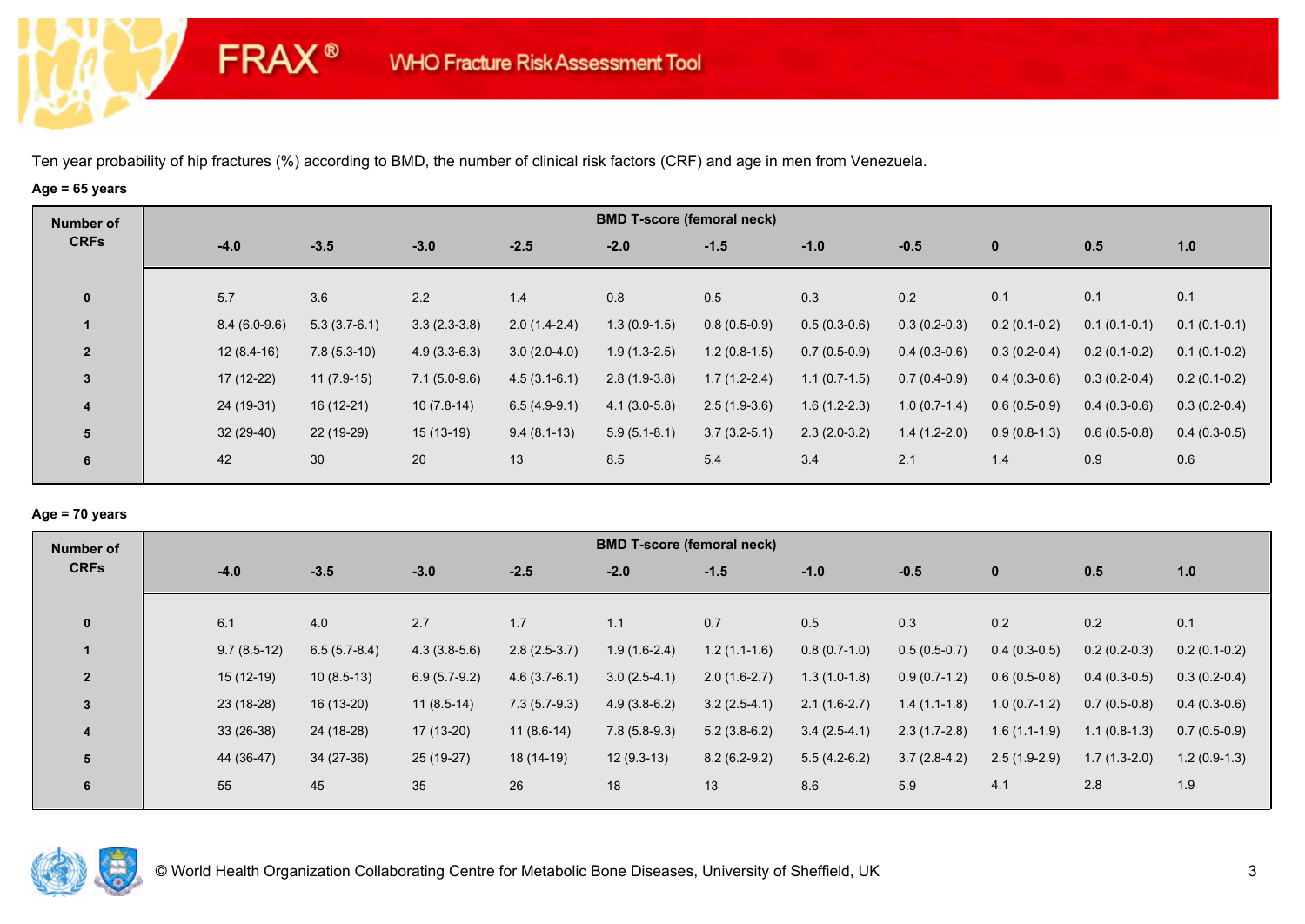**FRAX®** 

## **Age = 75 years**

| Number of      |              |               |               |                |                | <b>BMD T-score (femoral neck)</b> |                |                |                |                |                |
|----------------|--------------|---------------|---------------|----------------|----------------|-----------------------------------|----------------|----------------|----------------|----------------|----------------|
| <b>CRFs</b>    | $-4.0$       | $-3.5$        | $-3.0$        | $-2.5$         | $-2.0$         | $-1.5$                            | $-1.0$         | $-0.5$         | $\mathbf{0}$   | 0.5            | 1.0            |
| $\mathbf{0}$   | 6.5          | 4.6           | 3.2           | 2.2            | 1.5            | 1.1                               | 0.7            | 0.5            | 0.4            | 0.3            | 0.2            |
|                | $12(9.1-24)$ | $8.6(6.4-18)$ | $6.1(4.5-13)$ | $4.3(3.2-9.3)$ | $3.0(2.2-6.6)$ | $2.1(1.5-4.6)$                    | $1.5(1.1-3.2)$ | $1.0(0.8-2.3)$ | $0.7(0.5-1.6)$ | $0.5(0.4-1.2)$ | $0.4(0.3-0.8)$ |
| $\overline{2}$ | $20(13-34)$  | $15(9.0-26)$  | $11(6.4-20)$  | $7.7(4.5-14)$  | $5.5(3.1-10)$  | $3.9(2.2 - 7.4)$                  | $2.7(1.5-5.2)$ | $1.9(1.1-3.8)$ | $1.4(0.8-2.7)$ | $1.0(0.5-2.0)$ | $0.7(0.4-1.4)$ |
| 3              | $30(17-44)$  | $23(13-35)$   | $18(9.1-27)$  | $13(6.5-21)$   | $9.4(4.6-15)$  | $6.7(3.2-11)$                     | $4.8(2.3-7.8)$ | $3.4(1.6-5.7)$ | $2.5(1.2-4.1)$ | $1.8(0.8-3.0)$ | $1.3(0.6-2.1)$ |
| 4              | 42 (24-53)   | 34 (18-44)    | $27(13-36)$   | $21(9.6-27)$   | $15(6.9-21)$   | $11(4.8-15)$                      | $8.0(3.4-11)$  | $5.9(2.5-8.1)$ | $4.3(1.8-5.9)$ | $3.1(1.3-4.3)$ | $2.2(0.9-3.1)$ |
| 5              | $55(33-61)$  | 47 (26-53)    | 39 (19-44)    | $31(14-35)$    | 24 (10-27)     | $18(7.5-20)$                      | $13(5.3-15)$   | $9.6(3.9-11)$  | $7.1(2.8-8.3)$ | $5.2(2.0-6.1)$ | $3.8(1.5-4.4)$ |
| 6              | 66           | 59            | 51            | 43             | 34             | 27                                | 20             | 15             | 11             | 8.5            | 6.2            |

# **Age = 80 years**

| Number of      |              |               |               |               | <b>BMD T-score (femoral neck)</b> |                |                |                |                |                |                |
|----------------|--------------|---------------|---------------|---------------|-----------------------------------|----------------|----------------|----------------|----------------|----------------|----------------|
| <b>CRFs</b>    | $-4.0$       | $-3.5$        | $-3.0$        | $-2.5$        | $-2.0$                            | $-1.5$         | $-1.0$         | $-0.5$         | $\mathbf 0$    | 0.5            | 1.0            |
| $\mathbf{0}$   | 6.3          | 4.7           | 3.4           | 2.5           | 1.9                               | 1.4            | 1.0            | 0.8            | 0.6            | 0.4            | 0.3            |
|                |              |               |               |               |                                   |                |                |                |                |                |                |
|                | $11(8.1-23)$ | $8.5(6.1-18)$ | $6.4(4.5-14)$ | $4.8(3.3-10)$ | $3.5(2.5-7.8)$                    | $2.6(1.8-5.8)$ | $1.9(1.3-4.3)$ | $1.5(1.0-3.3)$ | $1.1(0.8-2.5)$ | $0.8(0.6-1.9)$ | $0.6(0.4-1.4)$ |
| $\overline{2}$ | 18 (11-32)   | $14(8.3-25)$  | $11(6.2-20)$  | $8.3(4.6-15)$ | $6.2(3.5-12)$                     | $4.6(2.5-8.9)$ | $3.5(1.9-6.7)$ | $2.6(1.4-5.1)$ | $2.0(1.1-3.9)$ | $1.5(0.8-3.0)$ | $1.2(0.6-2.3)$ |
| $\mathbf{3}$   | $27(15-41)$  | 22 (11-34)    | $17(8.6-28)$  | $13(6.5-22)$  | $10(4.8-17)$                      | $7.8(3.6-13)$  | $5.9(2.7-9.9)$ | $4.5(2.0-7.7)$ | $3.5(1.5-5.9)$ | $2.6(1.2-4.5)$ | $2.0(0.9-3.4)$ |
| 4              | 38 (20-49)   | $32(16-42)$   | 26 (12-35)    | $21(9.4-29)$  | $16(7.2-23)$                      | $12(5.4-18)$   | $9.6(4.1-14)$  | $7.4(3.1-11)$  | $5.7(2.3-8.2)$ | $4.4(1.8-6.3)$ | $3.4(1.4-4.8)$ |
| 5              | $50(28-56)$  | 43 (23-49)    | 36 (18-42)    | $30(14-35)$   | 24 (11-28)                        | $19(8.0-23)$   | $15(6.1-18)$   | $12(4.7-14)$   | $9.2(3.6-11)$  | $7.1(2.8-8.7)$ | $5.5(2.1-6.7)$ |
| 6              | 61           | 55            | 48            | 41            | 34                                | 28             | 22             | 18             | 14             | 11             | 8.7            |
|                |              |               |               |               |                                   |                |                |                |                |                |                |